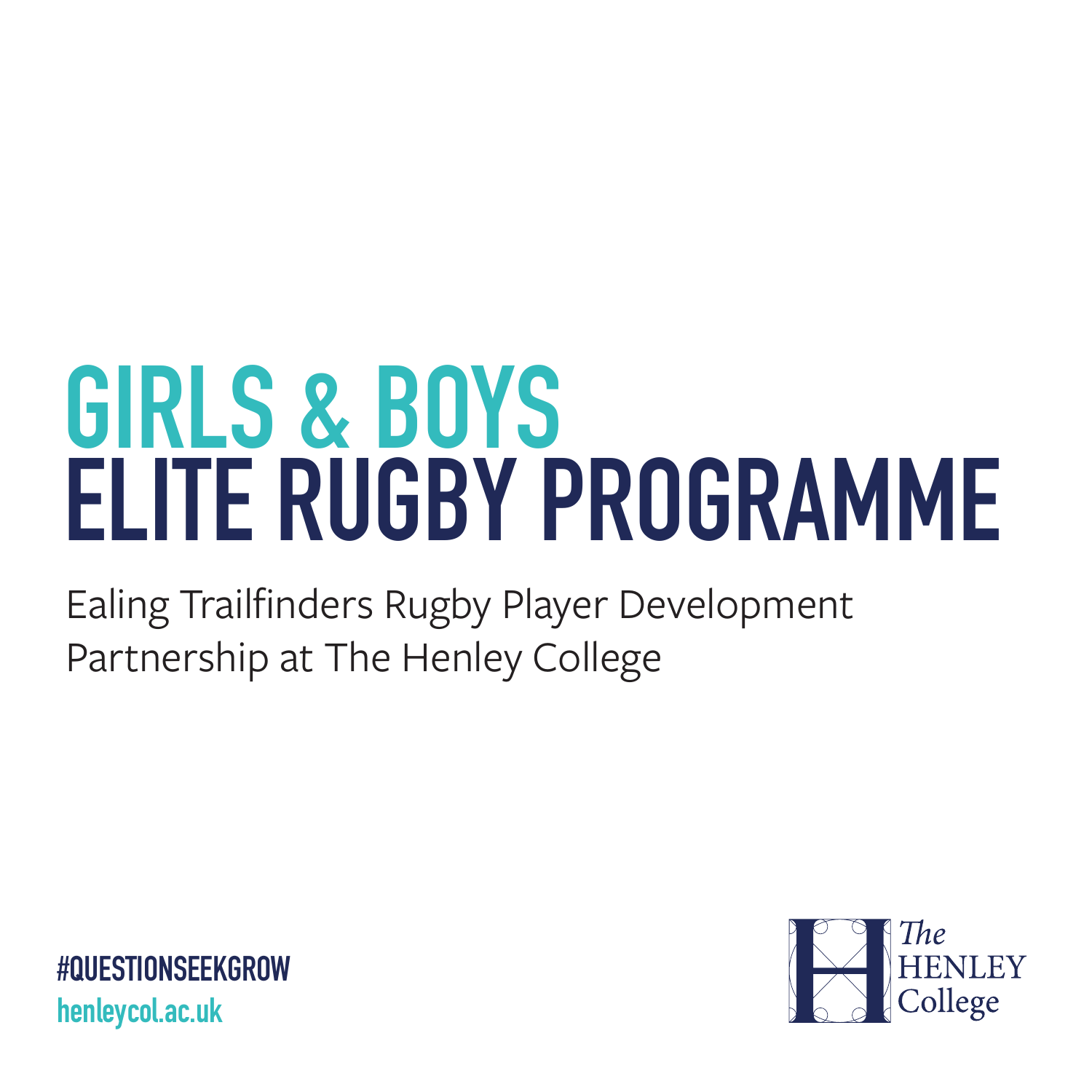# **ELITE RUGBY PROGRAMME FOR GIRLS & BOYS**

**The Henley College and Ealing Trailfinders Elite Rugby Programme is for gifted and talented male and female players aged 16-18 who have the ambition to play at the highest level.**



Athletes on the programme will be provided with the support they need to both flourish on the rugby pitch and excel in the classroom while studying either A Levels or BTEC vocational subjects.

At the end of the two years at The Henley College the most talented and dedicated young players will progress on to the Ealing Academy via Brunel University, or take part in their apprenticeship scheme, with opportunities for students to be awarded scholarships to continue their full time training alongside a degree. We also have extensive links across the Men's & Women's games, both in the UK and overseas, to support those students who seek alternative routes.

#### **MALE & FEMALE STUDENTS ON THE PROGRAMME WILL GET ACCESS TO:**

• 12-16 hours of contact time each week with our rugby staff

- 1 to 1 skills sessions with our Academy Coaches
- Quality training and playing facilities including grass and artificial pitches, as well as our brand new Strength and Conditioning Gym
- Full Strength and Conditioning testing

and programming to support your physical development

- Full time medical staff on site to support prehab, rehab and pitchside support through the week
- Video analysis of every session and game using our Video Analysis software
- Performance workshops and support around

Nutrition, Recovery, Sleep and Preparation to Play

- Psychology support for Goal Setting, Imagery, Self-Talk and Managing Anxiety
- Pastoral support and guidance
- A direct pathway into the Brunel University Scholar Programme and representative Rugby at the highest level



## **henleycol.ac.uk**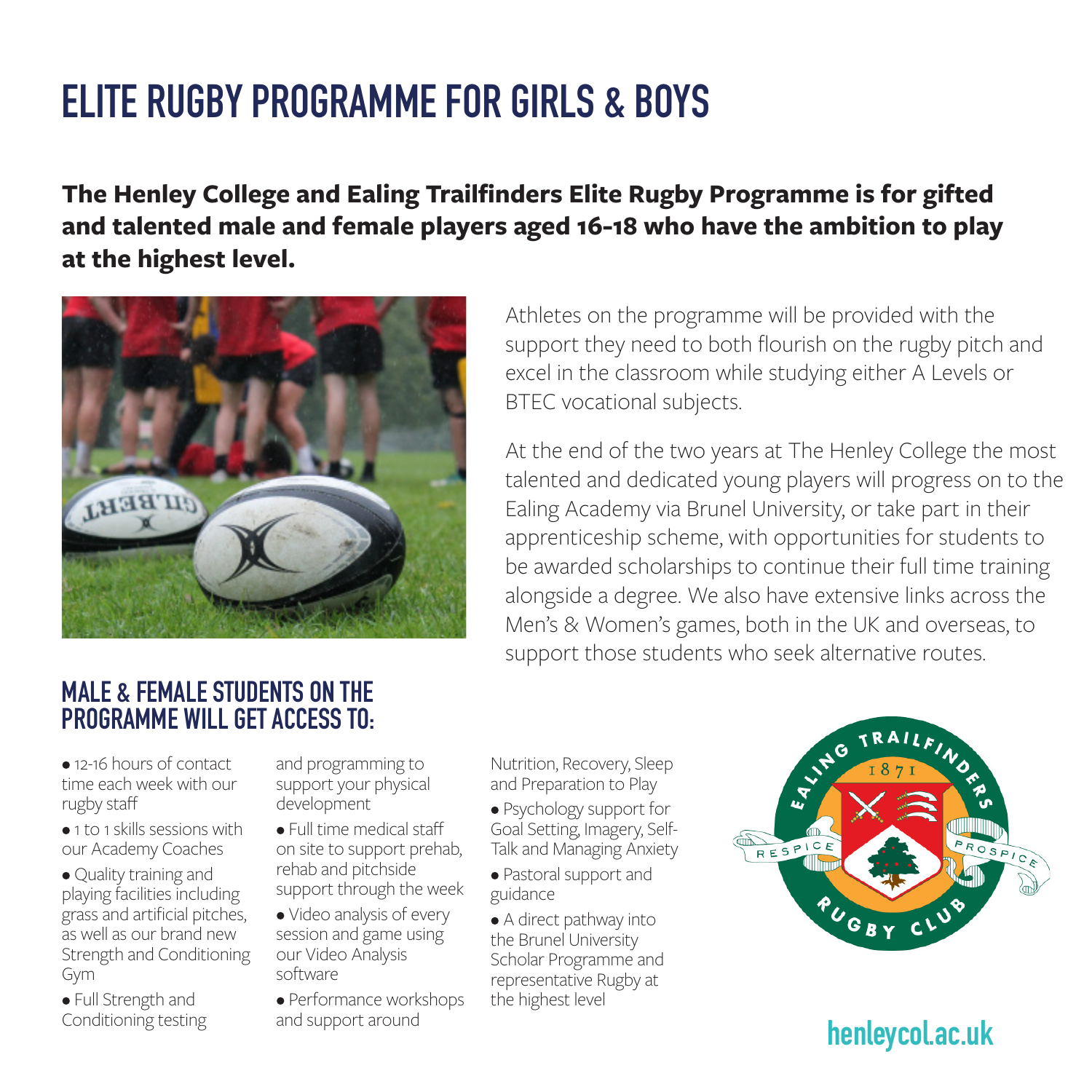#### **ACADEMIC & RUGBY PROGRAMME**

Students must choose to study either A Levels or a BTEC vocational subject while on the programme. A number of our students would typically choose one of our BTEC Sports courses, however there is a wide range of subjects on offer across the College.

Visit www.henleycol.ac.uk/courses to choose which academic programme you'd like to study.

The Rugby Programme runs alongside students' academic studies with a typical week consisting of timetabled lessons and study time, and 12-15 hours of Rugby contact time, plus additional academy sessions at Ealing and local clubs.

#### **COACHES**

We are delighted to be able to offer our students exceptional coaching from highly experienced and talented members of the professional rugby community. The Girls' Elite Programme will be coached by former England player Kim Oliver, and the Boys' Programme is managed by Tom Redfern, who played professionally for three years overseas.

#### **SCHOLARSHIPS**

Ealing Trailfinders have provided a significant scholarship fund for both male and female players, to help with living and study costs.



#### **ACCOMMODATION**

Accommodation is available for students who aren't from the local area.

#### **ENTRY REQUIREMENTS & SELECTION**

Firstly choose the academic course(s) you want to study and apply via henleycol.ac.uk/applyonline. You will be interviewed and given an offer dependent on your GCSE grades.

While applying for the academic programme please register your interest in the Rugby Programme with Head Coach, Tom Redfern via tred@henleycol.ac.uk. The College will run assessment days and visits to clubs to assess your abilities as a Rugby player.

## **henleycol.ac.uk**